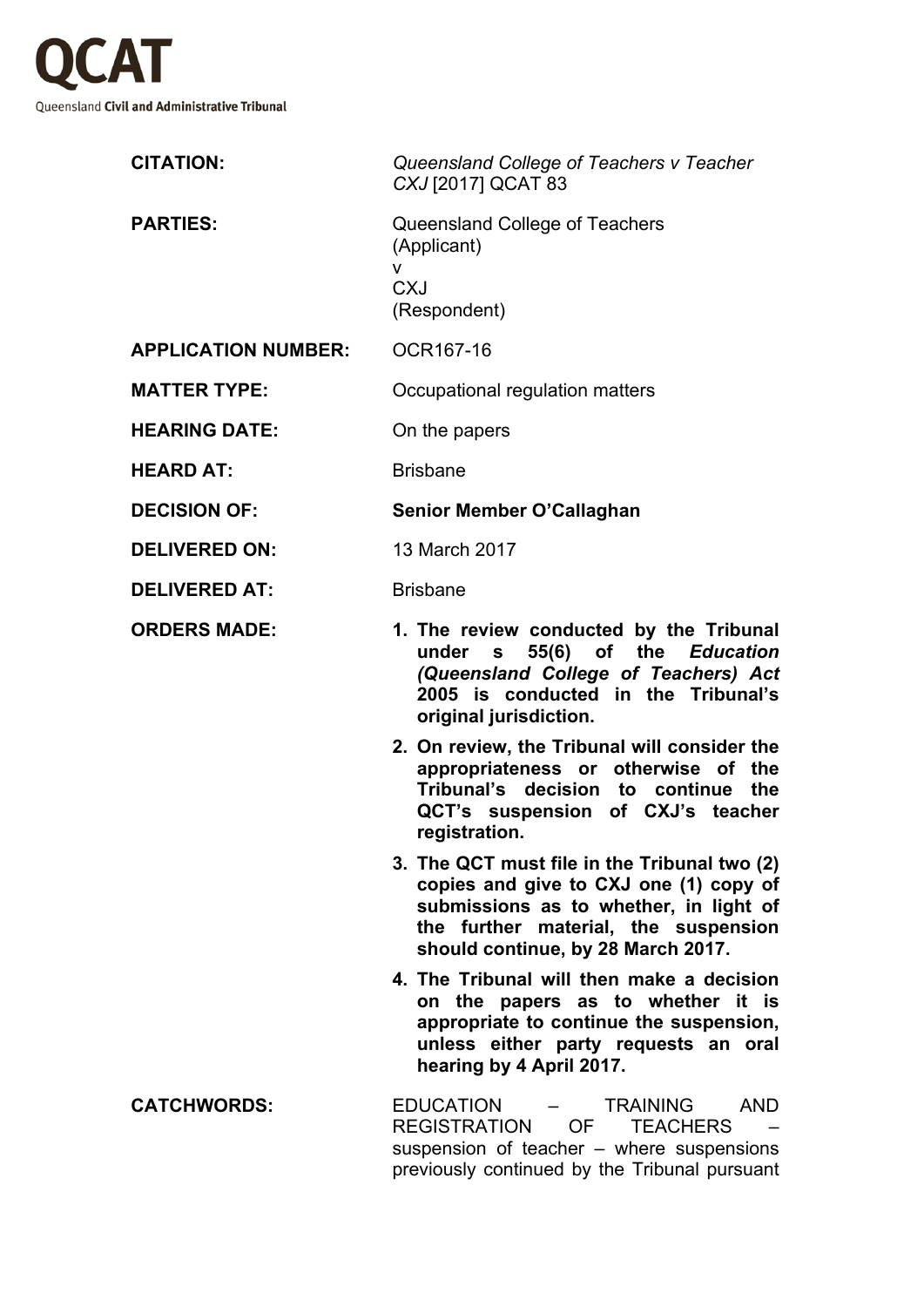to s 49 of the *Education (Queensland College of Teachers) Act* 2005 – where teacher has sought a review of the Tribunal's decision – nature of that review

ADMINISTRATIVE LAW – ADMINISTRATIVE TRIBUNALS – QUEENSLAND CIVIL AND ADMINISTRATIVE TRIBUNAL – Jurisdiction – whether review pursuant to s 55(6) of the *Education (Queensland College of Teachers)*  Act 2005 is in the Tribunal's original jurisdiction

*Education (Queensland College of Teachers) Act* 2005 (Qld), s 49, s 50(3), s 55(6)(b) *Queensland Civil and Administrative Tribunal Act* 2009 (Qld), s 10(1)(b), s 10(2)

*Briginshaw v Briginshaw* (1983) 60 CLR 336 *Queensland College of Teachers v Teacher CXJ* [2016] QCAT 511 *Queensland College of Teachers v Teacher GXM* [2016] QCAT 411

## **APPEARANCES:**

This matter was heard and determined on the papers pursuant to s 32 of the *Queensland Civil and Administrative Tribunal Act* 2009 (Qld) (QCAT Act).

## **REASONS FOR DECISION**

- [1] Teacher CXJ's teacher registration was suspended by the Queensland College of Teachers (QCT) pursuant to s 49 of the *Education (Queensland College of Teachers) Act* 2005 (Qld) (the Act) on the basis that the QCT reasonably believed Teacher CXJ posed an unacceptable risk of harm to children. As required by s 50(3) of the Act the QCT referred the matter to QCAT for the Tribunal to review the continuation of the suspension.
- [2] For a suspension under s 49, the Tribunal must decide to continue the suspension unless it is satisfied that the teacher does not pose an unacceptable risk of harm to children.<sup>1</sup>
- [3] Once suspended the teacher bears the onus of satisfying the Tribunal that they do not pose an unacceptable risk of harm.
- [4] In this matter, Teacher CXJ was directed to file submissions as to why he did not pose an unacceptable risk. He complied with the direction and the QCT filed submissions in reply.

<sup>1</sup> *Education (Queensland College of Teachers) Act* 2005 (Qld), s 53(3)(b).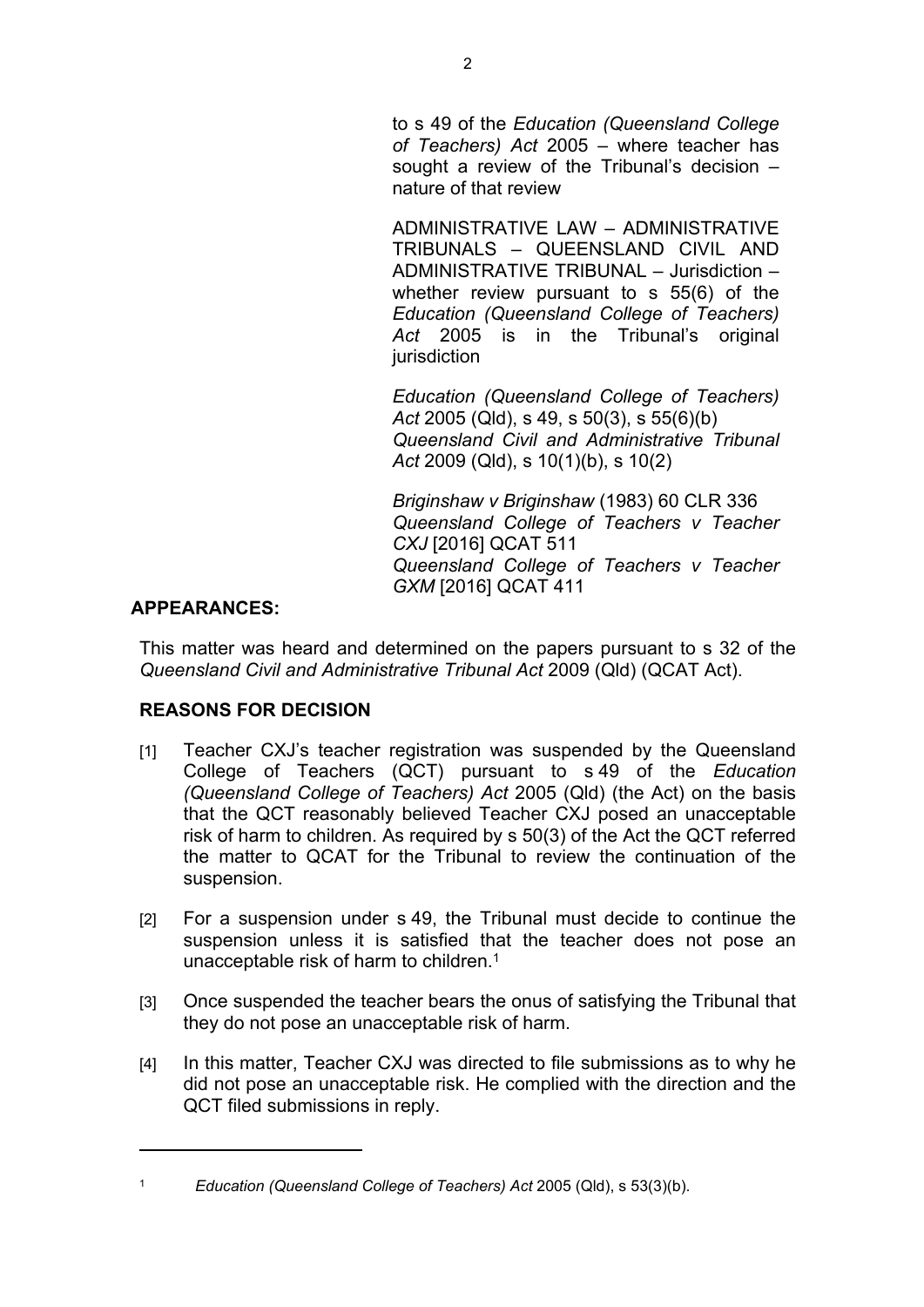- [5] The Act prescribes that the Tribunal must determine whether the suspension should continue within the relatively short period of 14 days from the time he was directed to provide submissions or they were received, whichever is the earlier date.
- [6] On 30 November 2016, the Tribunal determined on the material before it that the suspension should continue. Teacher CXJ had not satisfied the Tribunal to the requisite standard that he did not pose an unacceptable risk of harm  $2$
- [7] The Tribunal observed that it was open to Teacher CXJ under s 55(6)(b) of the Act to '*apply within 28 days of receiving the decision notice to QCAT for review of QCAT's decision*'.
- [8] Teacher CXJ applied within the requisite time for such a review.
- [9] The matter came on before me for a directions hearing on 31 January 2017.
- [10] As discussed at the directions hearing the scope and nature of the Tribunal's review of its decision under s 55(6) is not clear from the provisions of the Act. That issue had not previously been determined by the Tribunal. In those circumstances I considered it appropriate for the Tribunal to make a determination as to the nature and scope of the review.
- [11] The parties were directed to provide submissions on that issue. They have done so.
- [12] The QCT has filed useful submissions. They submit, and I accept, that the Tribunal's review of the decision to continue the suspension is a review carried out in the Tribunal's original jurisdiction.
- [13] The QCT referred me to s 10(2) of the QCAT Act which provides that the Tribunal's original jurisdiction under s 10(1)(b) of the QCAT Act also includes jurisdiction conferred on the Tribunal under an enabling Act (in this case the *Education (Queensland College of Teachers) Act* 2005 (Qld)) to review a decision of the Tribunal made under the enabling Act.
- [14] Section 10 cites the Tribunal's review of its own decision to appoint guardians and administrators in the Guardianship and Administration jurisdiction as an example.
- [15] The QCT also refers to the explanatory notes to the Bill, noting that the *Acts Interpretation Act* 1954 (Qld) permits access to extrinsic material to assist in interpreting or to confirm an interpretation conveyed by the ordinary meaning of the word in legislation.<sup>3</sup>

<sup>2</sup> *Queensland College of Teachers v Teacher CXJ* [2016] QCAT 511.

<sup>3</sup> Submissions of the QCT filed 13 February 2017, [24]-[28].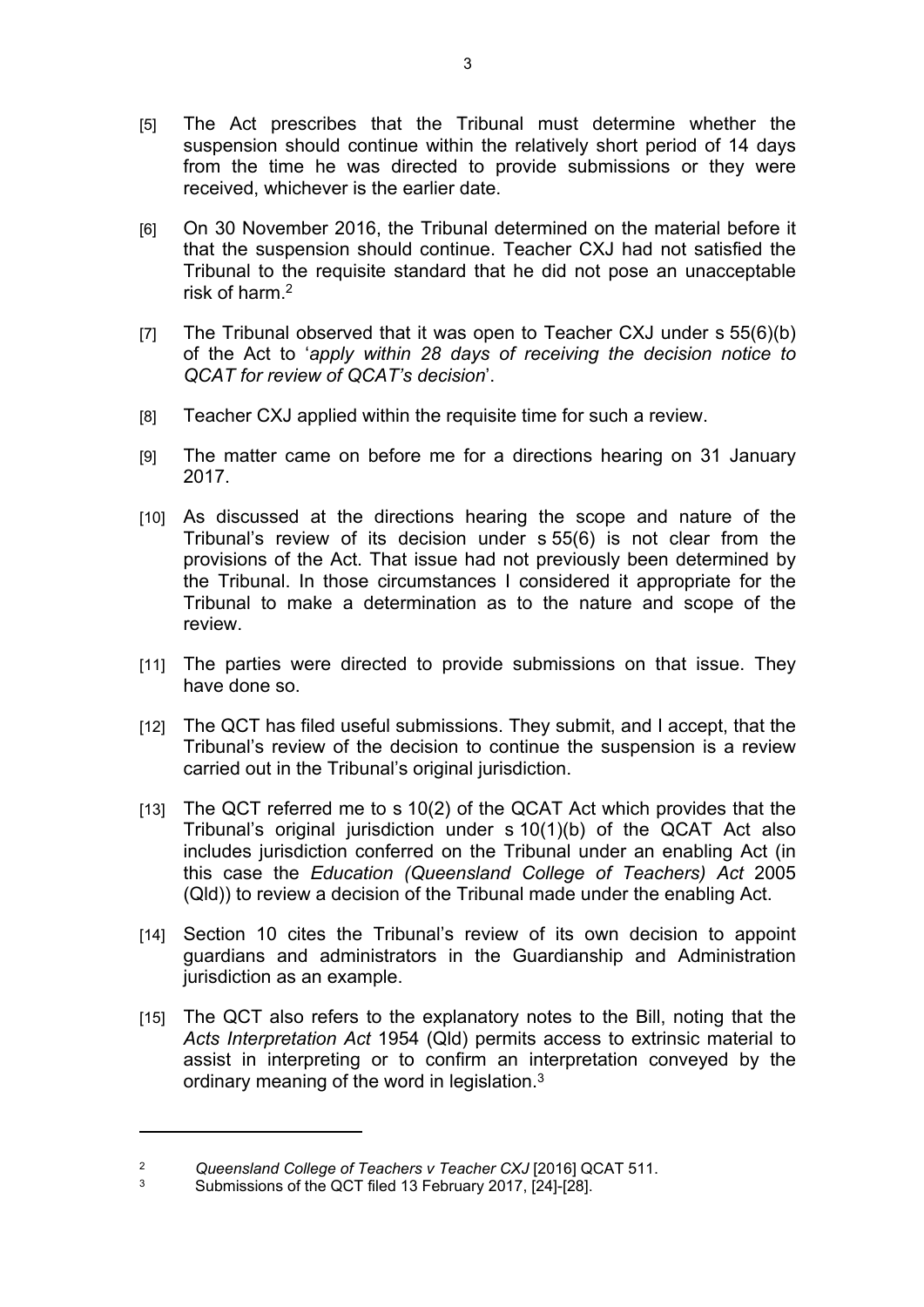[16] The explanatory note records in reference to s 10(2):

This review is not part of the tribunal's review jurisdiction because it is not a review of an administrative decision by a government agency, but a review of the ongoing appropriateness of the appointment.

Similarly, a number of Acts conferring jurisdiction of the tribunal to hear and decide disciplinary matters for members of various professions or vocations also confer jurisdiction to review disciplinary orders of the tribunal involving suspension or requiring certain conditions to be met in order to ensure that it was appropriate for the suspension to be lifted or the conditions have been met.

- $[17]$  I accept the QCT's submission that by reference to s  $55(6)(b)$  of the Act, s 10(2) of the QCAT Act and the intent of the legislature expressed in the explanatory notes, the review under s 55 is conducted by the Tribunal in its original jurisdiction. It is a review of the appropriateness or otherwise of the Tribunal's decision to continue the QCT's suspension of the teacher's registration. Accordingly, the provisions contained in the *Queensland Civil and Administrative Tribunal Act* 2009 (Qld) (QCAT Act) concerning the Tribunal's '*review*' and '*appeal*' jurisdictions have no application in these proceedings.
- [18] The review is also determined on the same principles as the first decision on continuation of the suspension, including that the onus is on the teacher to satisfy the Tribunal that he or she is not an unacceptable risk of harm to children.<sup>4</sup> As in the original decision, the standard of proof is the civil standard of balance of probabilities, in line with what is commonly referred to as the 'Briginshaw standard',<sup>5</sup> and based on the serious consequences of findings, a teacher would not be successful in discharging the onus on the basis of inexact or flimsy evidence.<sup>6</sup>
- [19] I also accept the QCT's submission that in conducting the review the Tribunal can consider any further material provided by the parties.
- [20] CXJ in his submissions supports this interpretation and has provided further material by way of an updated psychologist's report and a further statement.
- [21] Having decided the nature and scope of the review and having received extra material from CXJ, it is appropriate that the QCT be given the opportunity to comment on whether, in light of the further material, the suspension should continue.
- [22] The QCT is directed to provide those submissions within 14 days.

<sup>4</sup> *Queensland College of Teachers v Teacher CXJ* [2016] QCAT 511, [26]; *Queensland College of Teachers v Teacher GXM* [2016] QCAT 411.

<sup>5</sup> *Briginshaw v Briginshaw* (1983) 60 CLR 336, at 361-362.

<sup>6</sup> *Queensland College of Teachers v Teacher CXJ* [2016] QCAT 511, [27].